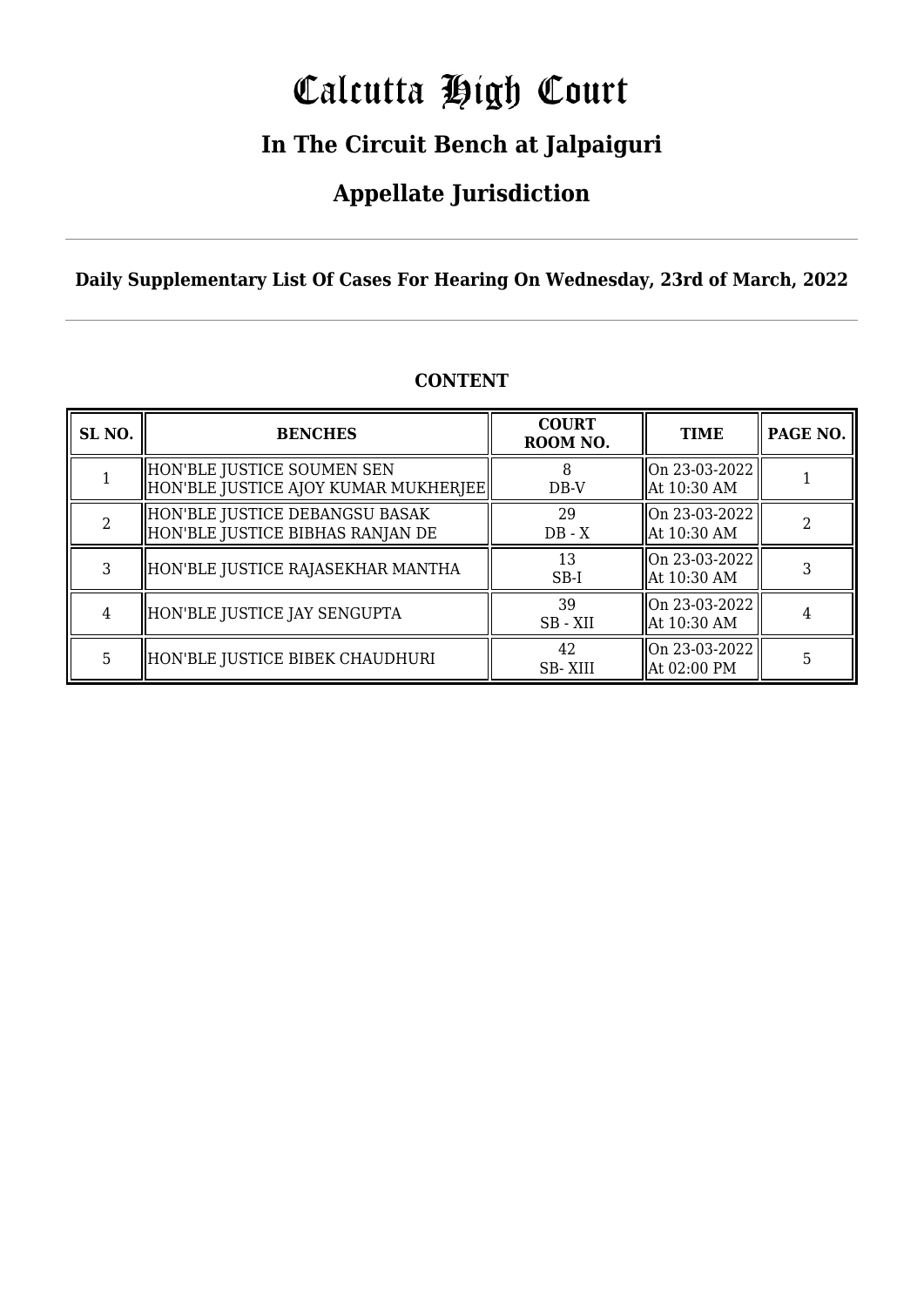

**DAILY CAUSELIST For Wednesday The 23rd March 2022**

**COURT NO. 8**

**DIVISION BENCH (DB-V)**

**AT 10:30 AM**

**HON'BLE JUSTICE SOUMEN SEN HON'BLE JUSTICE AJOY KUMAR MUKHERJEE (VIA VIDEO CONFERENCE)**

**FROM PRINCIPAL BENCH**

#### **ORDER XLI RULE II**

1 SAT/1/2022 [DEFECTIVE] A K M ANWARUZZAMAN VS NAJMA KHATUN

MD NAUROZ RAHBER

IA NO: CAN/1/2022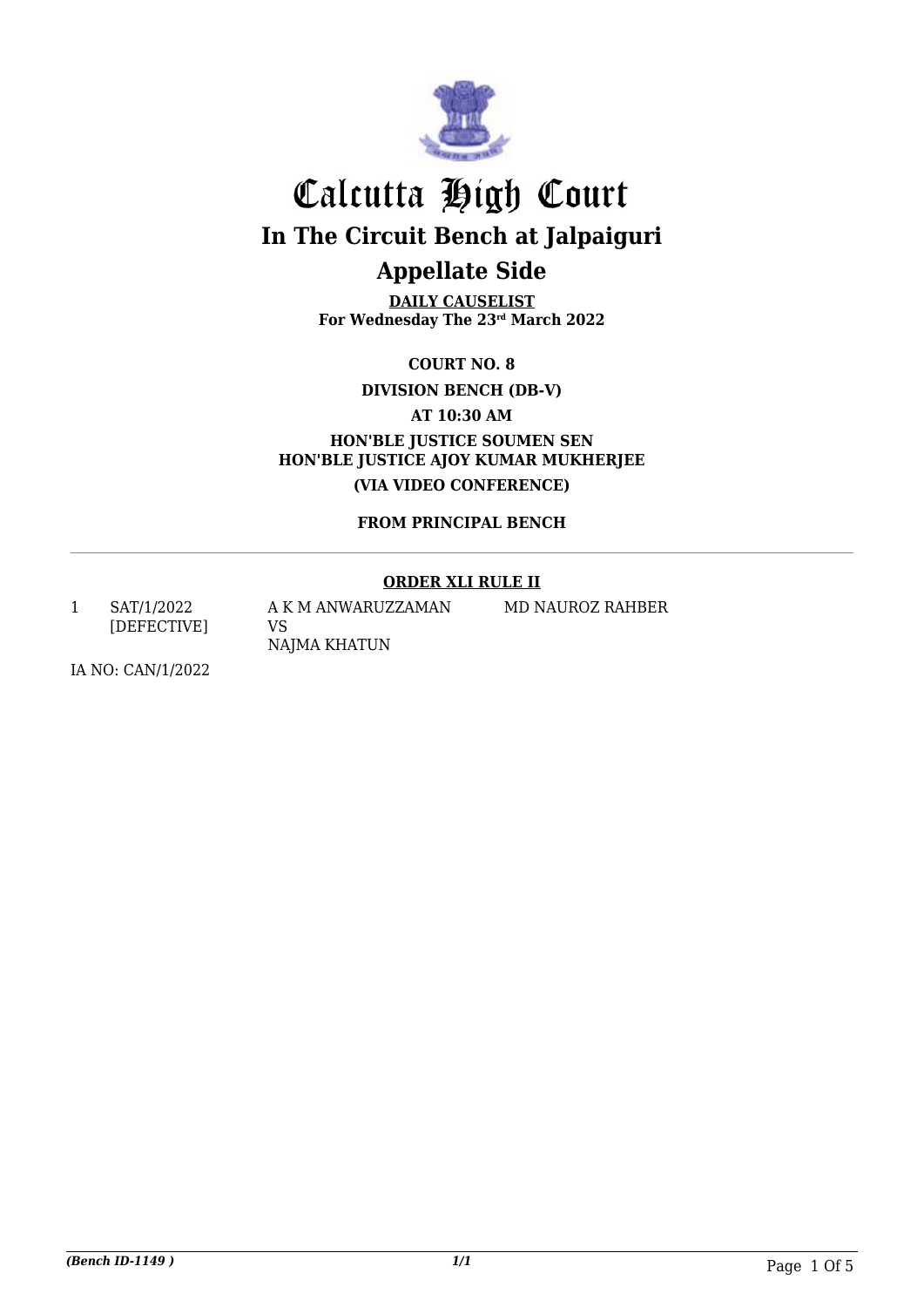

**DAILY CAUSELIST For Wednesday The 23rd March 2022**

**COURT NO. 29**

**DIVISION BENCH (DB - X)**

**AT 10:30 AM**

**HON'BLE JUSTICE DEBANGSU BASAK HON'BLE JUSTICE BIBHAS RANJAN DE (VIA VIDEO CONFERENCE)**

**FROM PRINCIPAL BENCH**

#### **APPLICATION FOR ANTICIPATORY BAIL**

1 CRM(A)/129/2022 JAHANGIR ALAM@HOSSAIN VS State of West Bengal SUBIR KUMAR ROY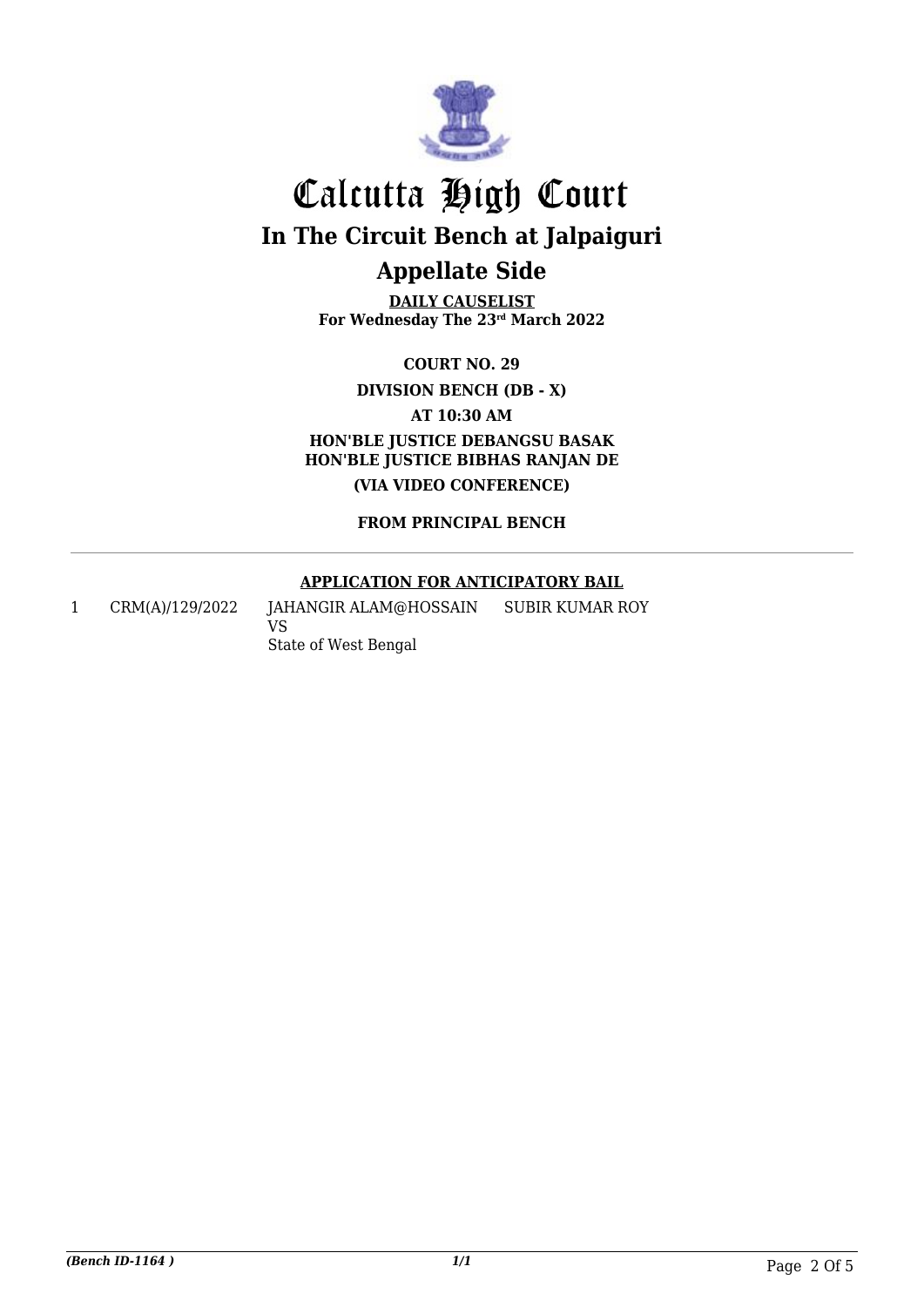

**DAILY CAUSELIST For Wednesday The 23rd March 2022**

**COURT NO. 13 SINGLE BENCH (SB- I) AT 10:30 AM HON'BLE JUSTICE RAJASEKHAR MANTHA (VIA VIDEO CONFERENCE)**

**FROM PRINCIPAL BENCH**

#### **NEW MOTION**

|   | WPA/692/2022 | AMBITIOUS ENTERPRISE<br>AND ANR<br>VS<br>STATE OF WEST BENGAL<br>AND ORS. | INDUMOULI<br><b>BANERJEE</b> |
|---|--------------|---------------------------------------------------------------------------|------------------------------|
| 2 | WPA/705/2022 | CHIRANJIT DUTTA<br>VS<br>Union of India AND ORS                           | <b>JOYJIT DUTTA</b>          |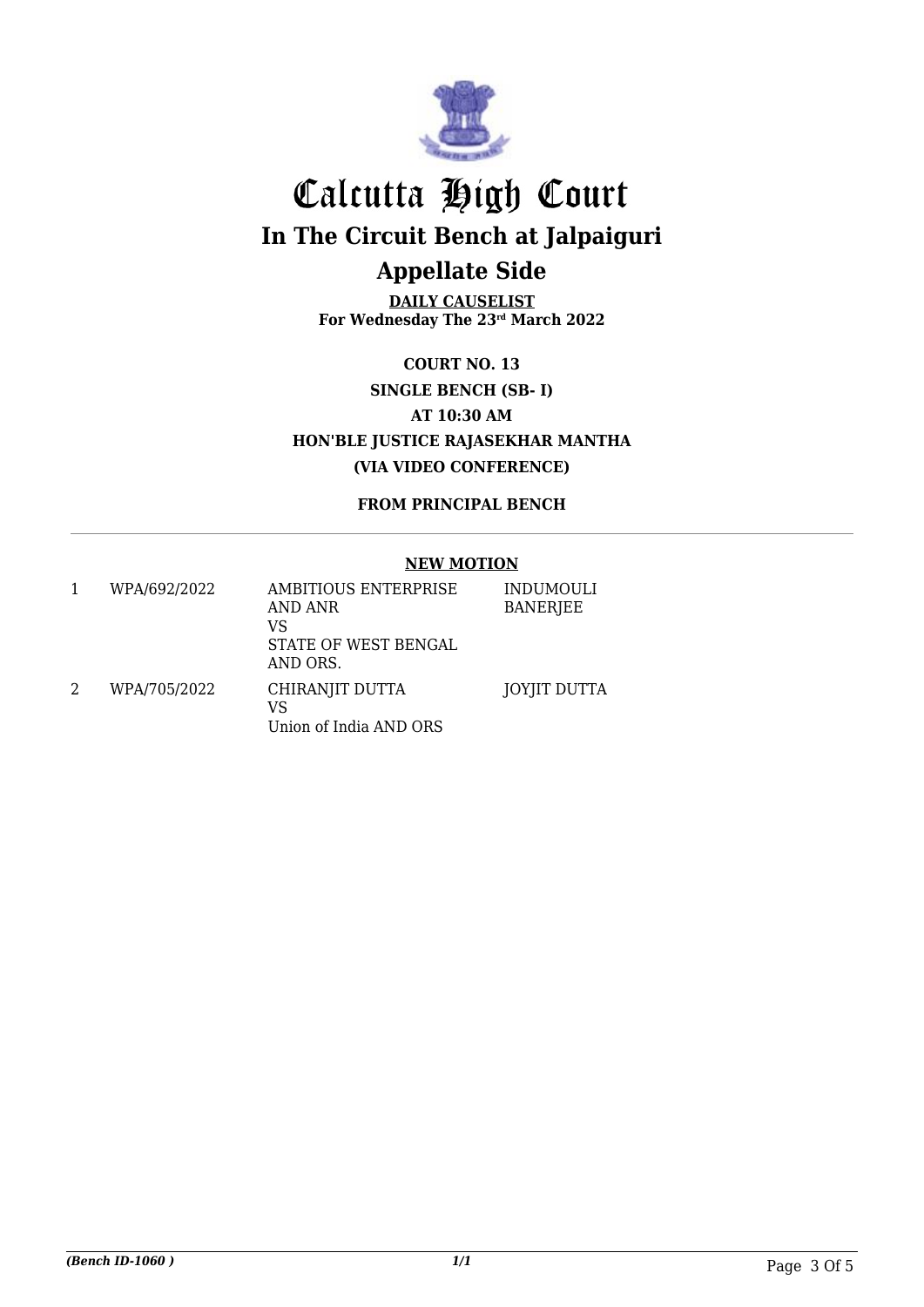

**DAILY CAUSELIST For Wednesday The 23rd March 2022**

**COURT NO. 39 SINGLE BENCH (SB - XII) AT 10:30 AM HON'BLE JUSTICE JAY SENGUPTA (VIA VIDEO CONFERENCE)**

**FROM PRINCIPAL BENCH**

#### **CRIMINAL REVISION**

| 1 | CRR/44/2022 | NARAYAN DEBNATH@NARU<br>VS<br>State of West Bengal AND<br>ANR  | ABHINABA DAN  |
|---|-------------|----------------------------------------------------------------|---------------|
| 2 | CRR/45/2022 | SUBHAS CHANDRA SIKDAR<br>VS<br>State of West Bengal AND<br>ANR | JOYJIT DUTTA  |
| 3 | CRR/46/2022 | MAYNA MITRA SARKAR<br>VS<br>STATE OF WEST BENGAL<br>AND ORS.   | MD ALI AHASAN |